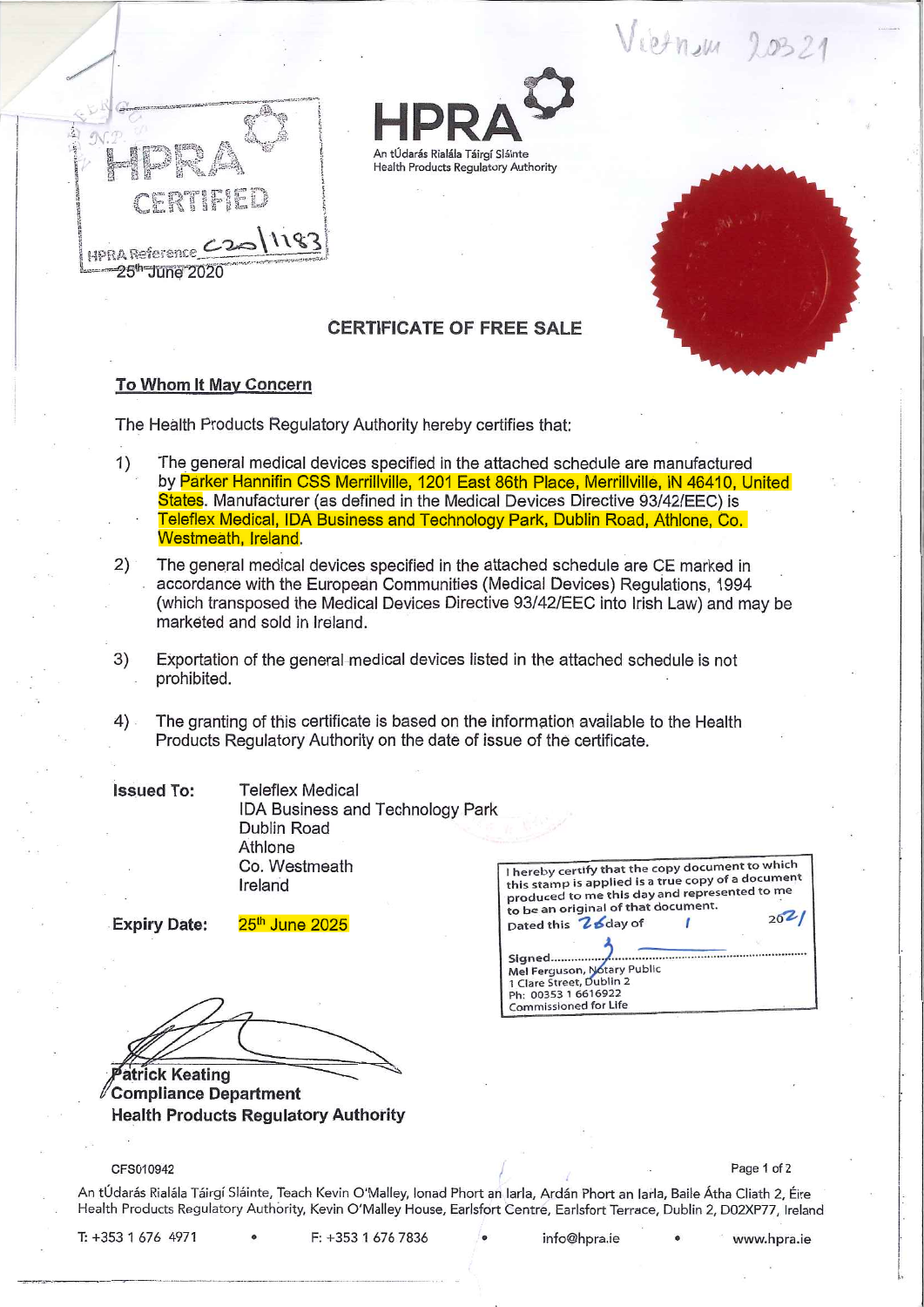| CHỨNG NHẠN / HỢP PHÁP HÓA LÃNH SỰ<br><b>CONSULAR AUTHENTICATION</b>                                                                                                                                                                                                                                                                      |  |
|------------------------------------------------------------------------------------------------------------------------------------------------------------------------------------------------------------------------------------------------------------------------------------------------------------------------------------------|--|
| Việt Nam<br>1. Quốc gia:<br>Country<br>Giấy tờ, tài liệu này<br>This public document<br><b>David Moloney</b><br>ký<br>2. do Ông (Bà):<br>has been signed by<br>Cán bộ lãnh sự<br>3. với chức danh:<br>acting in the capacity of<br>4. và con dấu của Bộ Ngoại giao và Thương mại Ai-len<br>bears the stamp of                            |  |
| được chứng nhận / hợp pháp hóa lãnh sự<br><b>Certified</b><br>6. Ngày 22/ 02/ 2021<br>London<br>5. tai<br>the<br>at<br>7. Cơ quan cấp: Đại sứ quán Việt Nam tại VQ Anh và CH Ai-len<br>by<br>8. Số: 354<br>$N^{\circ}$<br>Ký tên và đóng dấu<br>gnatute and seal/stamp<br>Bi thư thứ hai<br><b>Second Secretary</b><br>Nguyễn Quang Động |  |
|                                                                                                                                                                                                                                                                                                                                          |  |

Seen for the authentication of signature/seal  $_{\mathrm{of}}$ Mel Ferguson Notary Public  $\geq$ m.  $\sqrt{2}$ Signed\_ Position  $\overrightarrow{c}$ Date 17/02/2021 KE Apple with the state of the authenticity of the signature and the<br>scholar with the state of the state of the policing of the state of the state of the state of the state of the state of the state of the state of the state 338527